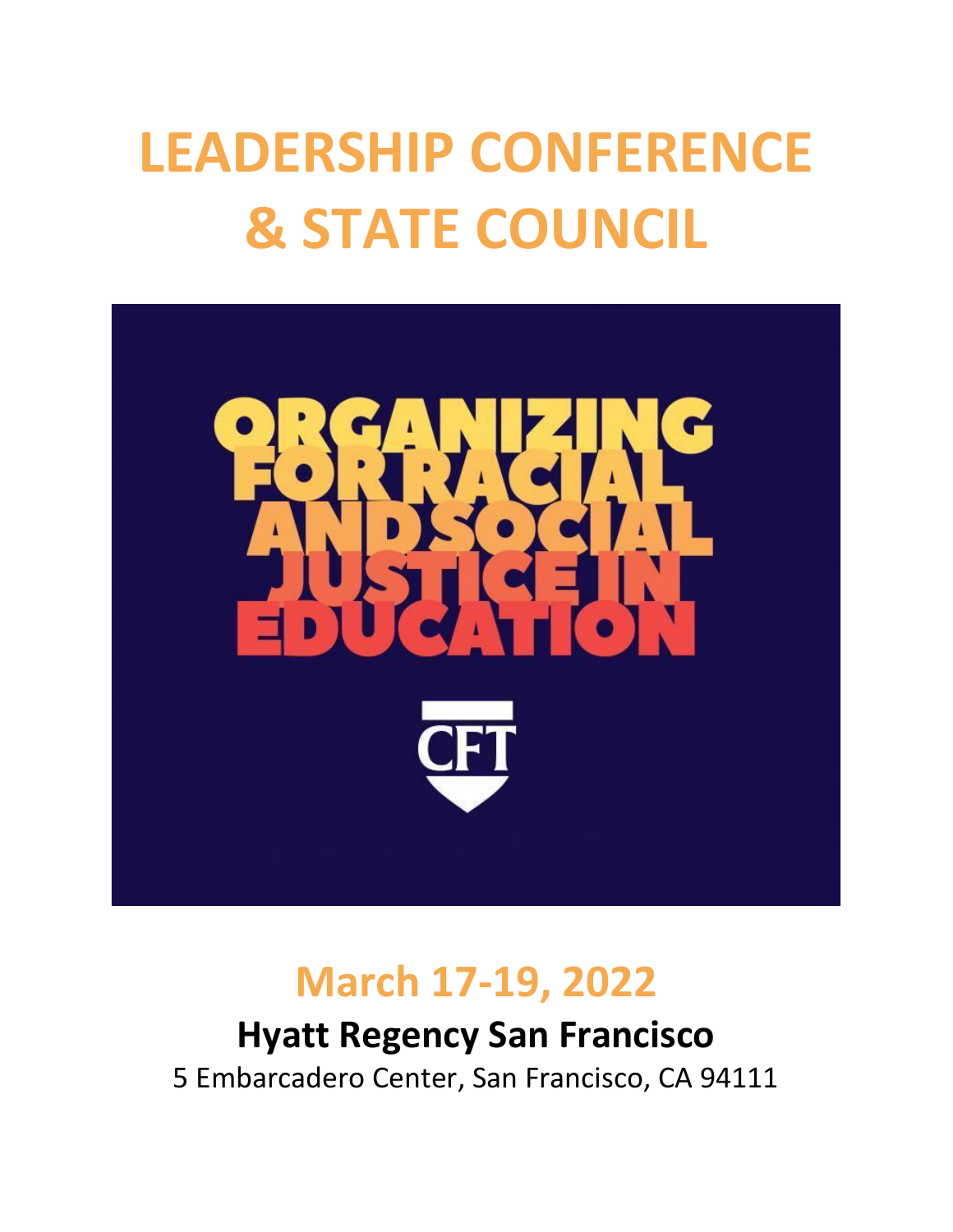#### **Program Overview**

#### **Three-Day Event Schedule**

The Leadership Conference is being held in conjunction with Division Council meetings and State Council.

#### **Leadership Training**

The Leadership Conference brings together local union leaders to organize around the shortage of staffing at schools and other key issues under the theme "Organizing for Racial and Social Justice in Education." Attendees will have the opportunity to attend useful plenaries and a legal update to sharpen leadership skills.

Workshops include organizing, political, racial and social justice which give leaders the skills and knowledge necessary to address the systemic racism in our society and in the educational community.

#### **State Council**

The State Council conducts the business of the Federation in the periods between conventions, including discussion and debate on CFT policies. The State Council comprises members of the Executive Council and one delegate from each local.

#### **COVID Safety Protocols**

Attendees will be required to show proof of vaccination in advance of the event. Rapid COVID tests will also be administered on-site.

#### **Opening Guest Speaker**

**Cynthia Eaton,** *JEDI Organizer (Justice, Equity, Diversity and Inclusion), Secretary with Faculty Association of Suffolk County Community College, Selden, New York*

Balancing teaching, research, and college and community activism, Cynthia Eaton's work is defined by a commitment to working with and helping others. With a degree in English from the University of Massachusetts/Amherst, her research interests lie at the intersections of composition, distance education, and unionism. Cynthia has been an officer of the Faculty Association Suffolk Community College for 15 years, currently as secretary, and is a founding board member of the college/union JEDI Institute. She was a 2021 SUNY

#### **Schedule At-A-Glance**

#### **Thursday, March 17**

**11:30am – 6:00pm**

Leadership Conference

- Opening General Session
- Lunch
- Session I: Workshops
- Session II: Workshops
- Session III: Legal Panel

#### **Friday, March 18**

**8:00am** Breakfast

#### **9:00am-2:45pm**

Leadership Conference

- General Session
- Session I: Workshops
- Lunch
- Session II: Workshops

#### **3:00pm-6:00pm**

Division Councils

**6:30pm-10:00pm** State Council Dinner & Networking

#### **Saturday, March 19**

**8:00am** Breakfast

**9:00am – 3:00pm**  State Council

**12:00pm** Lunch

**Special Guest Speakers**

**Randi Weingarten,** *AFT President* **Tony Thurmond**, *State Superintendent of Public Instruction* **Rob Bonta,** *CA Attorney General* 

#### **Join us on Social**

Make sure to post on social media throughout the CFT Leadership Conference, tagging CFT – **@cftunion** – and using the hashtags **#CFTleaders** and **#CFTtalksRSJ**.

Online Teaching Ambassador and has received the SUNY Chancellor's Award for Excellence in Teaching, SCCC Governance

Award for Excellence in Teaching & Service, and the NYSUT Higher Education Member of the Year Award.

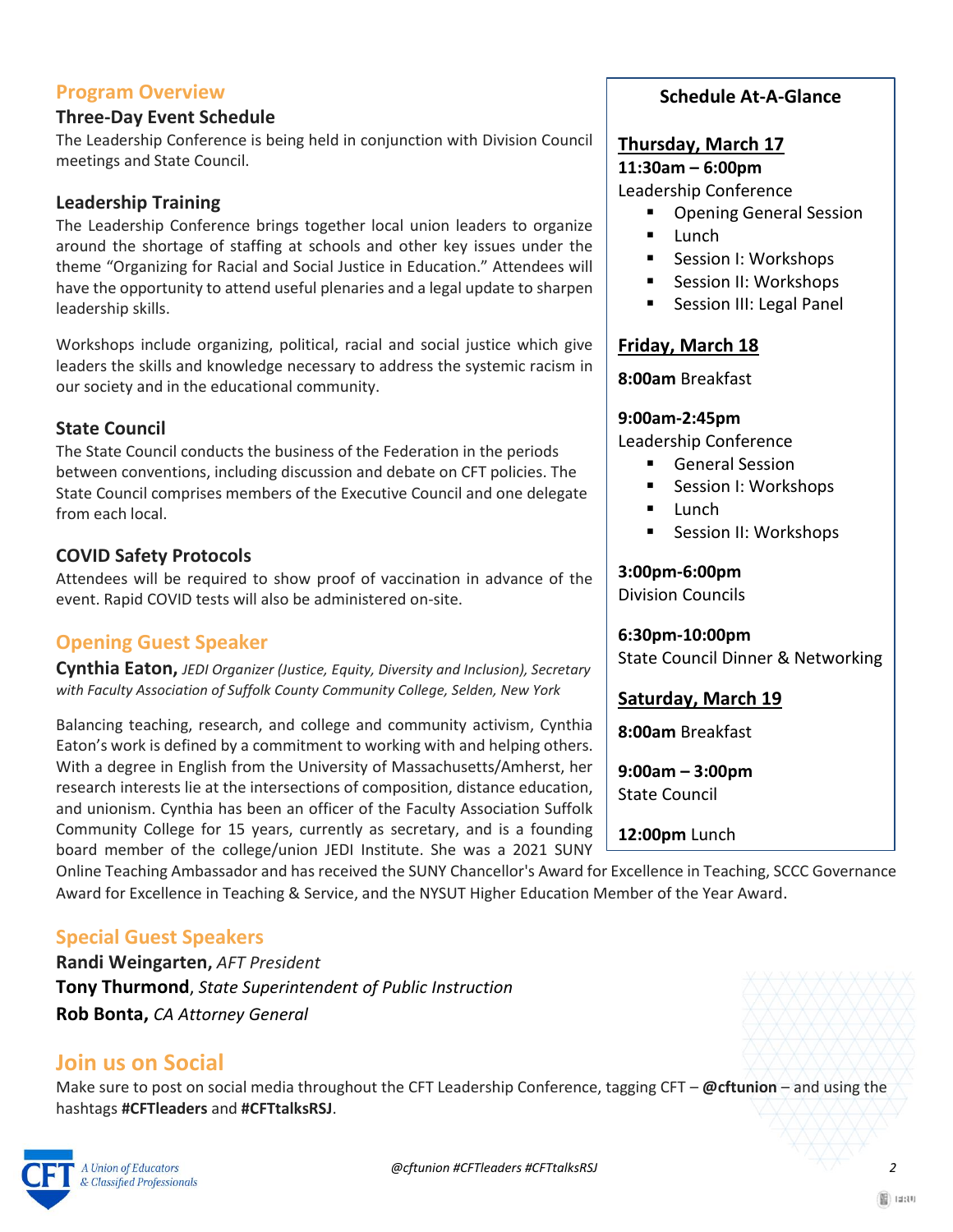## **Schedule**

| <b>Thursday</b>                   | <b>March 17, 2022</b>                                                                                    |                        |
|-----------------------------------|----------------------------------------------------------------------------------------------------------|------------------------|
| $10:00$ am $-5:00$ pm             | Registration                                                                                             | <b>Bay Level Foyer</b> |
| 11:30am                           | Lunch                                                                                                    | <b>Seacliff Foyer</b>  |
| $11:30am - 12:30pm$               | <b>Opening General Session</b>                                                                           | <b>Seacliff A-C</b>    |
|                                   | Conference Welcome                                                                                       |                        |
|                                   | Lacy Barnes, CFT Senior Vice President                                                                   |                        |
|                                   | Native American Land Acknowledgement                                                                     |                        |
|                                   | Christopher Arellano, CFT Training Director                                                              |                        |
|                                   | Code of Conduct                                                                                          |                        |
|                                   | Sarah Callahan, CFT Executive Director & Liz Soto, CFT Controller                                        |                        |
|                                   | <b>Guest Speaker</b>                                                                                     |                        |
|                                   | Cynthia Eaton, JEDI Organizer                                                                            |                        |
| $12:45$ pm – 2:15pm               | <b>Session I: Workshops</b>                                                                              |                        |
|                                   | <b>Contract Organizing</b>                                                                               | <b>Seacliff D</b>      |
|                                   | <b>Running for Office</b><br>ш                                                                           | <b>Golden Gate</b>     |
|                                   | <b>Building Power for Education Justice</b>                                                              | <b>Marina</b>          |
|                                   | Lobbying 101<br>ш                                                                                        | <b>Bayview A</b>       |
|                                   | <b>Session II: Workshops</b>                                                                             |                        |
| $2:30$ pm – 4:00pm                | <b>Critical Race Theory</b>                                                                              | <b>Seacliff D</b>      |
|                                   | <b>Running for Office</b><br>п                                                                           | <b>Golden Gate</b>     |
| $2:30$ pm – 4:30pm                | Understanding Implicit Bias and Stereotypes<br>п                                                         | <b>Marina</b>          |
|                                   | Dismantling the Intersections of Male Supremacy Culture<br>and White Supremacy Culture in Our Workplaces | <b>Bayview A</b>       |
| $4:30 \text{pm} - 6:00 \text{pm}$ | <b>Session III: Legal Panel</b>                                                                          | <b>Seacliff A-C</b>    |
|                                   | <b>Legal Panel</b>                                                                                       |                        |
|                                   | Glenn Rothner, CFT General Counsel                                                                       |                        |
|                                   | Hannah Weinstein, CFT General Counsel                                                                    |                        |
|                                   | Rob Bezemek, CFT General Counsel                                                                         |                        |
|                                   | Daniel McNeil, AFT General Counsel                                                                       |                        |
|                                   | Moderator                                                                                                |                        |
|                                   | Tristan Brown, CFT Legislative Director                                                                  |                        |
| 6:00pm                            | Adjourn for the Day (Dinner on your own)                                                                 |                        |
|                                   |                                                                                                          |                        |
| Friday                            | <b>March 18, 2022</b>                                                                                    |                        |
|                                   |                                                                                                          |                        |

| $8:00am - 12:00pm$ | Registration     | <b>Bay Level Foyer</b> |
|--------------------|------------------|------------------------|
| 8:00am             | <b>Breakfast</b> | <b>Seacliff Foyer</b>  |
|                    |                  |                        |

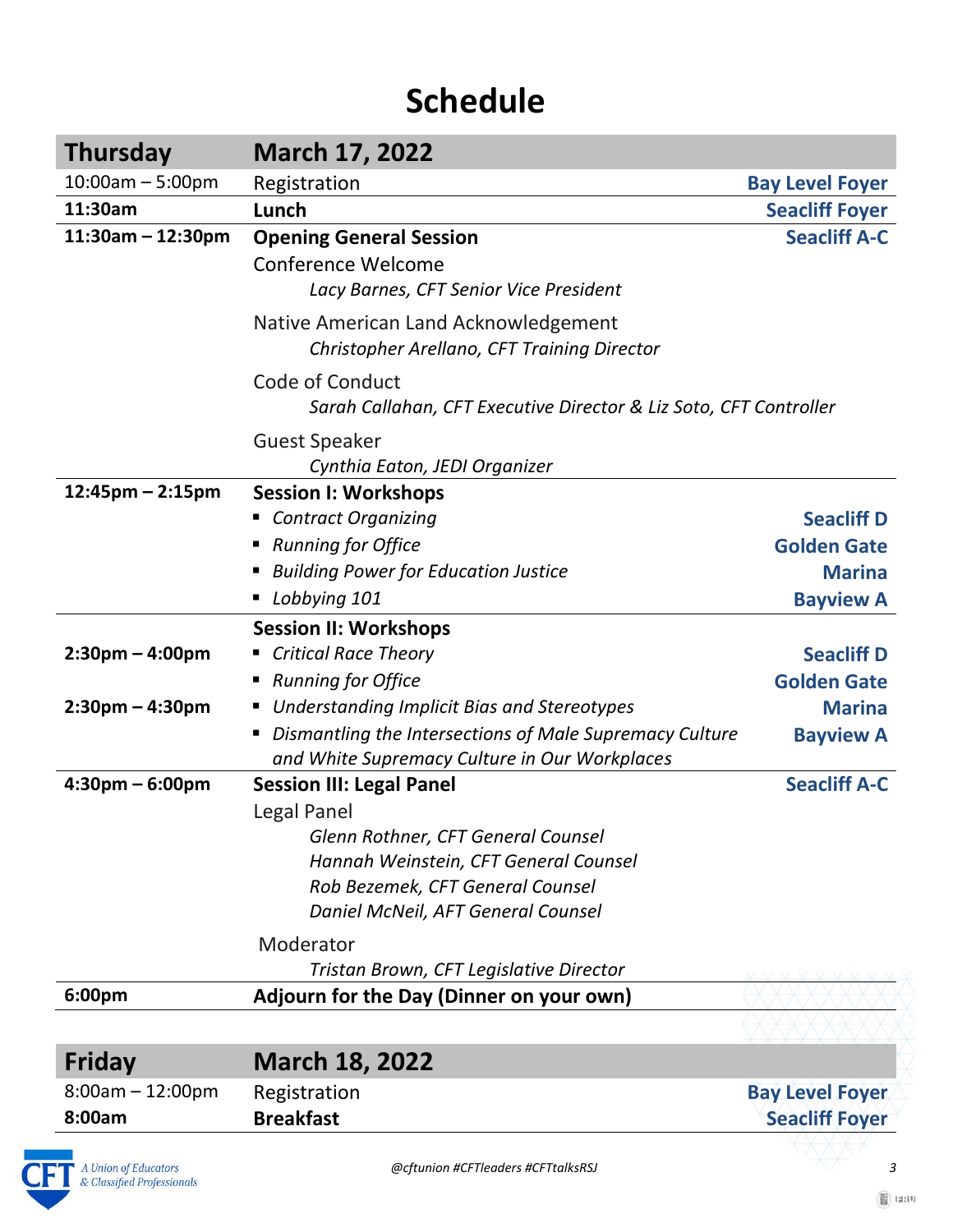| $9:00am - 10:00am$                 | <b>General Session</b>                                                                                   | <b>Seacliff A-C</b>    |
|------------------------------------|----------------------------------------------------------------------------------------------------------|------------------------|
|                                    | <b>Conference Welcome</b>                                                                                |                        |
|                                    | Christopher Arellano, CFT Training Director                                                              |                        |
|                                    | <b>Opening Statement</b>                                                                                 |                        |
|                                    | Jeff Freitas, CFT President                                                                              |                        |
|                                    | <b>Guest Speaker</b>                                                                                     |                        |
|                                    | Randi Weingarten, AFT President                                                                          |                        |
|                                    | <b>Session I: Workshops</b>                                                                              |                        |
| $10:15am - 11:45pm$                | Recruiting and Engaging Members: One on One<br>ш<br>Conversations                                        | <b>Seacliff D</b>      |
|                                    | COPE 101: Building your local's Political Power                                                          | <b>Golden Gate</b>     |
| 10:15am-12:15pm                    | <b>Understanding Implicit Bias and Stereotypes</b><br>ш                                                  | <b>Marina</b>          |
|                                    | Dismantling the Intersections of Male Supremacy Culture<br>and White Supremacy Culture in Our Workplaces | <b>Bayview A</b>       |
| 12:00pm                            | Lunch                                                                                                    | <b>Seacliff Foyer</b>  |
| $12:00$ pm – 1:30pm                | <b>General Session</b>                                                                                   | <b>Seacliff A-C</b>    |
|                                    | <b>Opening Statement</b>                                                                                 |                        |
|                                    | Luukia Smith, CFT Secretary Treasurer                                                                    |                        |
|                                    | <b>Guest Speaker</b>                                                                                     |                        |
|                                    | <b>Tony Thurmond, SSPI</b>                                                                               |                        |
| $1:15$ pm – 2:45pm                 | <b>Session II: Workshops</b>                                                                             |                        |
|                                    | Supporting Our Undocumented Students and                                                                 | <b>Seacliff D</b>      |
|                                    | Community. A Call to Action                                                                              |                        |
|                                    | ■ Strategic Communications                                                                               | <b>Marina</b>          |
|                                    | <b>What are Community Schools?</b><br>ш                                                                  | <b>Golden Gate</b>     |
|                                    | <b>New Presidents Crash Course</b><br>■                                                                  | <b>Bayview A</b>       |
| 2:45 <sub>pm</sub>                 | <b>Leadership Conference Adjourns</b>                                                                    |                        |
| $3:00 \text{pm} - 6:00 \text{pm}$  | <b>Division Councils</b>                                                                                 |                        |
|                                    | <b>Community College Council</b>                                                                         | <b>Seacliff A-C</b>    |
|                                    | <b>Council of Classified Employees</b>                                                                   | <b>Marina</b>          |
|                                    | Early Childhood/TK-12 Council                                                                            | <b>Bayview B</b>       |
| $6:30 \text{pm} - 10:00 \text{pm}$ | <b>State Council Dinner &amp; Networking</b>                                                             | <b>Garden Room</b>     |
|                                    |                                                                                                          |                        |
| Saturday                           | <b>March 19, 2022</b>                                                                                    |                        |
| $8:00am - 3:00pm$                  | Registration                                                                                             | <b>Bay Level Foyer</b> |
| 8:00am                             | <b>Breakfast</b>                                                                                         | <b>Seacliff Foyer</b>  |
| $9:00am - 3:00pm$                  | <b>State Council</b>                                                                                     | <b>Seacliff A-C</b>    |
| 12:00pm                            | Lunch                                                                                                    | <b>Seacliff Foyer</b>  |

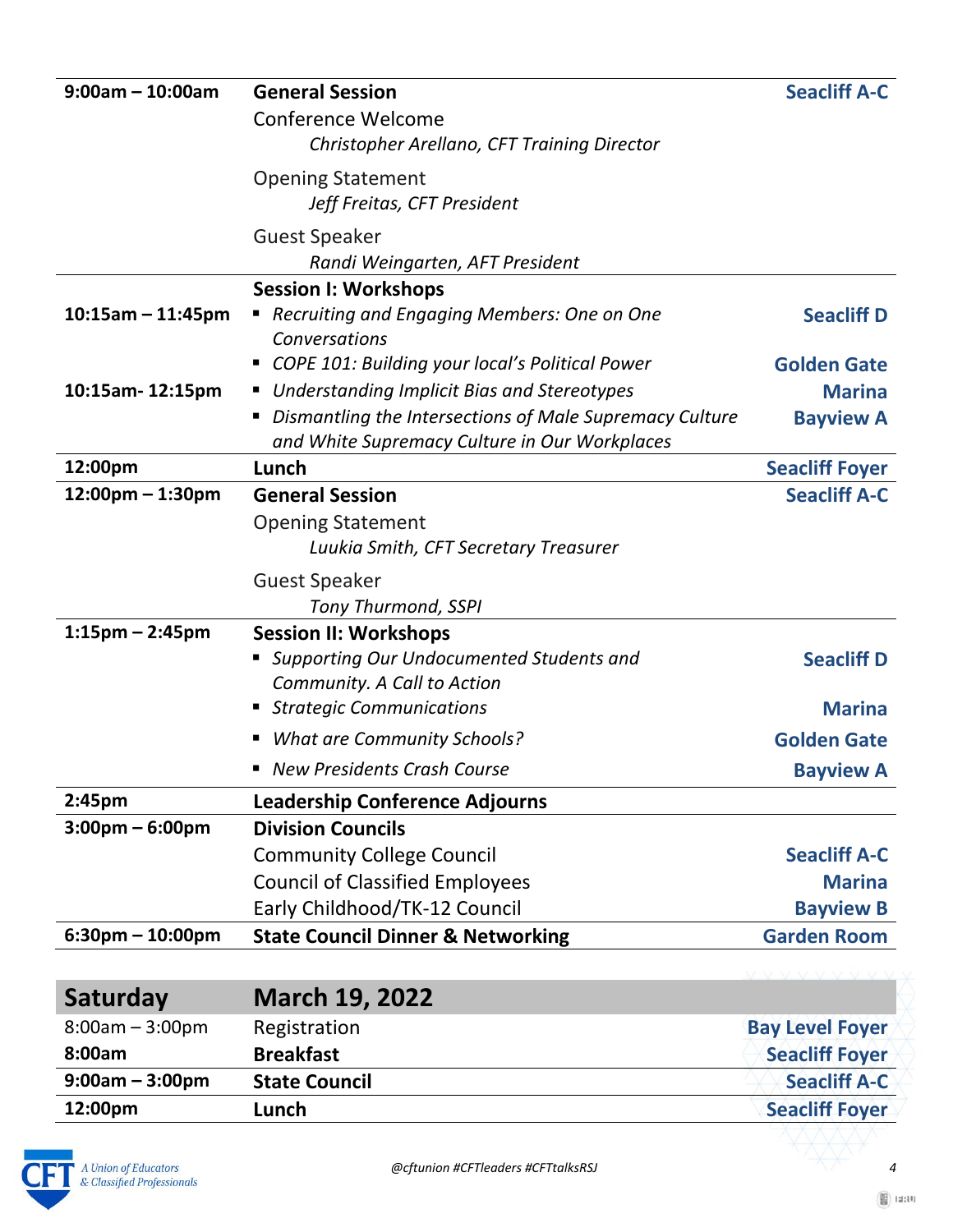## **Workshops**

### **Thursday March 17, 2022**

#### **Contract Organizing**12:45pm – 2:15pm, **Seacliff D**

In this training we'll discuss the seven principles of a successful contract campaign, outline the key elements needed to launch and maintain a robust campaign and provide an overview on how to create a winning plan. CFT Organizers will also provide some real-world examples from previously successful Local contract campaigns.

*Trainers: Valarie Bachelor, CFT Organizer Jessica Conte, CFT Project Organizer Annika Mellies, CFT Project Organizer*

#### **Running for Office**12:45pm – 2:15pm, **Golden Gate**

We need our voices represented in public office! Are you interested in running for office? Is your local union planning to run a candidate? Learn how to identify and recruit candidates, create personal stories that resonate, and raise the necessary funds to elect our members and advocates into office. Martín Diego Garcia from The Campaign Workshop will share the skills you need to successfully run for office and how to identify and support strong pro-public education and pro-labor candidates at the local level. *Trainer: Martín Diego Garcia, The Campaign Workshop Vice President, Training and Strategic Planning*

#### **Building Power for Education Justice**12:45pm – 2:15pm, **Marina**

### This workshop will give you the resources and tools for Creating, Growing Sustaining Union-Family and Community Coalitions.

*Trainers: Rafael Morataya, AFT Human Rights and Community Relations Department Jonathan Rodrigues, AFT Human Rights and Community Relations Department*

#### **Lobbying 101**12:45pm – 2:15pm, **Bayview A**

Best practices and a tutorial on advocating to your elected officials. Learn how to schedule meetings, what topics to cover, and how to integrate with the CFT Legislative Department.

*Trainers: Jessica Ulstad, CFT Political Director Tristan Brown, CFT Legislative Director Tiffany Mok, CFT Lobbyist Michael Young, CFT Lobbyist*



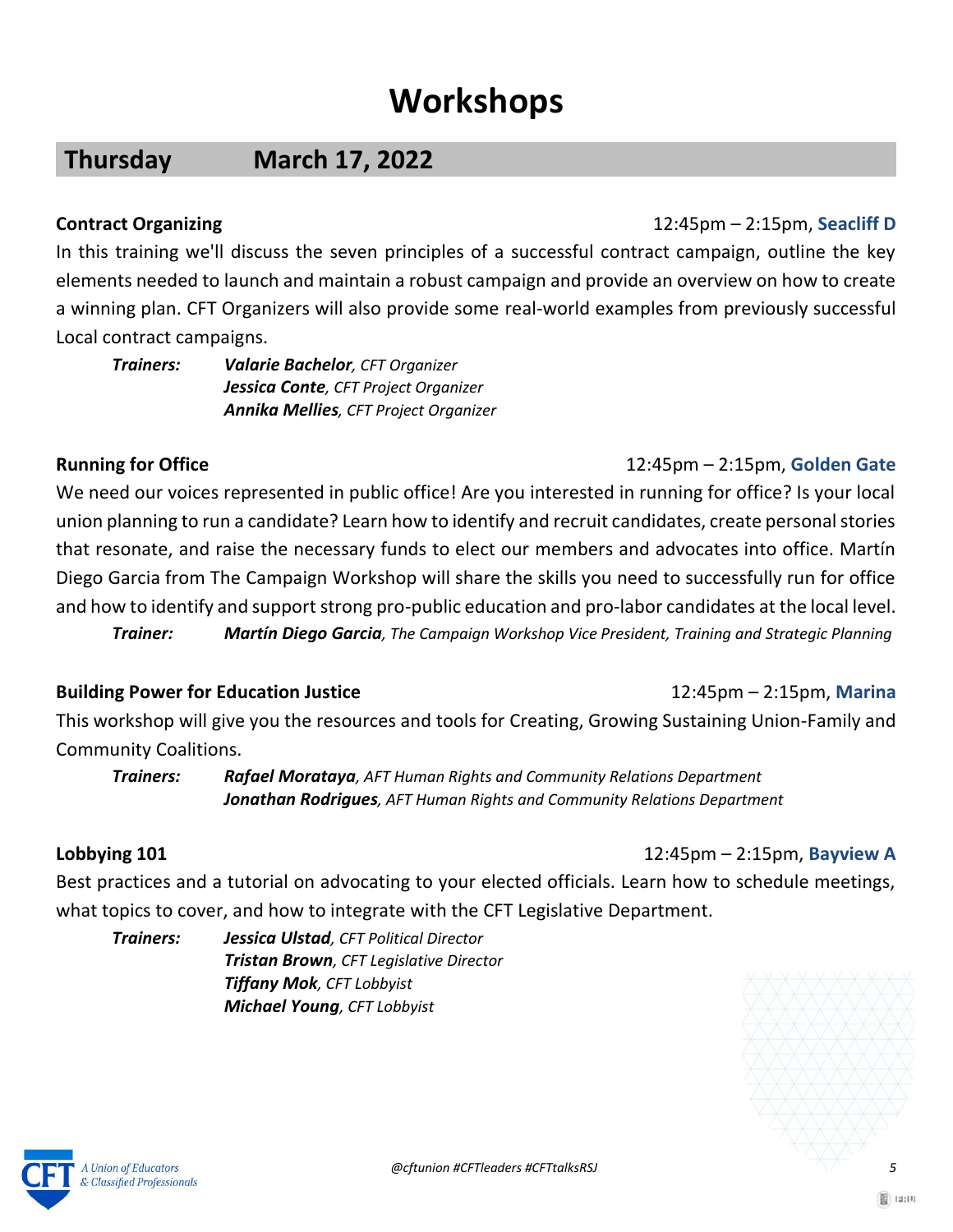## agencies), colleges, universities and communities in the State of California.

*Trainer: Dr. Stephanie White, Los Angeles Community College District Behavior & Social Science Department and Committee member with the Civil, Women, and Human Rights CFT Committee*

This workshop will explore its historical relevance and context and the defining utilizations of its manifestations and benefits in our academic institutions; pre-K to LEAs (post-secondary local education

**Running for Office**2:30pm – 4:00pm, **Golden Gate**

We need our voices represented in public office! Are you interested in running for office? Is your local union planning to run a candidate? Learn how to identify and recruit candidates, create personal stories that resonate, and raise the necessary funds to elect our members and advocates into office. Martín Diego Garcia from The Campaign Workshop will share the skills you need to successfully run for office and how to identify and support strong pro-public education and pro-labor candidates at the local level.

*Trainer: Martín Diego Garcia, The Campaign Workshop Vice President, Training and Strategic Planning*

### **Understanding Implicit Bias and Stereotypes** 2:30pm – 4:30pm, **Marina**

We all have implicit biases – subconscious preferences and attitudes which impact the way we interact with others. This two-hour workshop will help participants to define and identify the key characteristics of implicit bias and to develop strategies to interrupt the connection between bias and behavior. Recognizing and changing our own implicit biases is an important first step towards working for equity and social justice in our relationships, schools, and communities.

*Trainers: Lena Ackerman, Assistant General Counsel, New York State United Teachers, Office of General Counsel Bethany Gizzi, Professor of Sociology and President of the Faculty Association at Monroe Community College*

#### **Dismantling the Intersections of Male Supremacy Culture and White Supremacy Culture in Our Workplaces** 2:30pm – 4:30pm, **Bayview A**

This two-hour interactive workshop will examine the intersections of racial and gender oppression and their day-to-day impact in our workplaces. Because we can't fix what we can't see and name, it will include corollaries between prevailing practices of White supremacy culture and male supremacy culture, illuminating toxic patterns that are often systemic, insidious, and omnipresent. Workshop participants will receive tools and techniques you can use to counteract these patterns and advance racial and gender equity.

*Trainer: Bill Pritchett, W.A. Pritchett & Associates*

& Classified Professionals

 $\mathbb{E}$  (d:U)

### **Critical Race Theory**2:30pm – 4:00pm, **Seacliff D**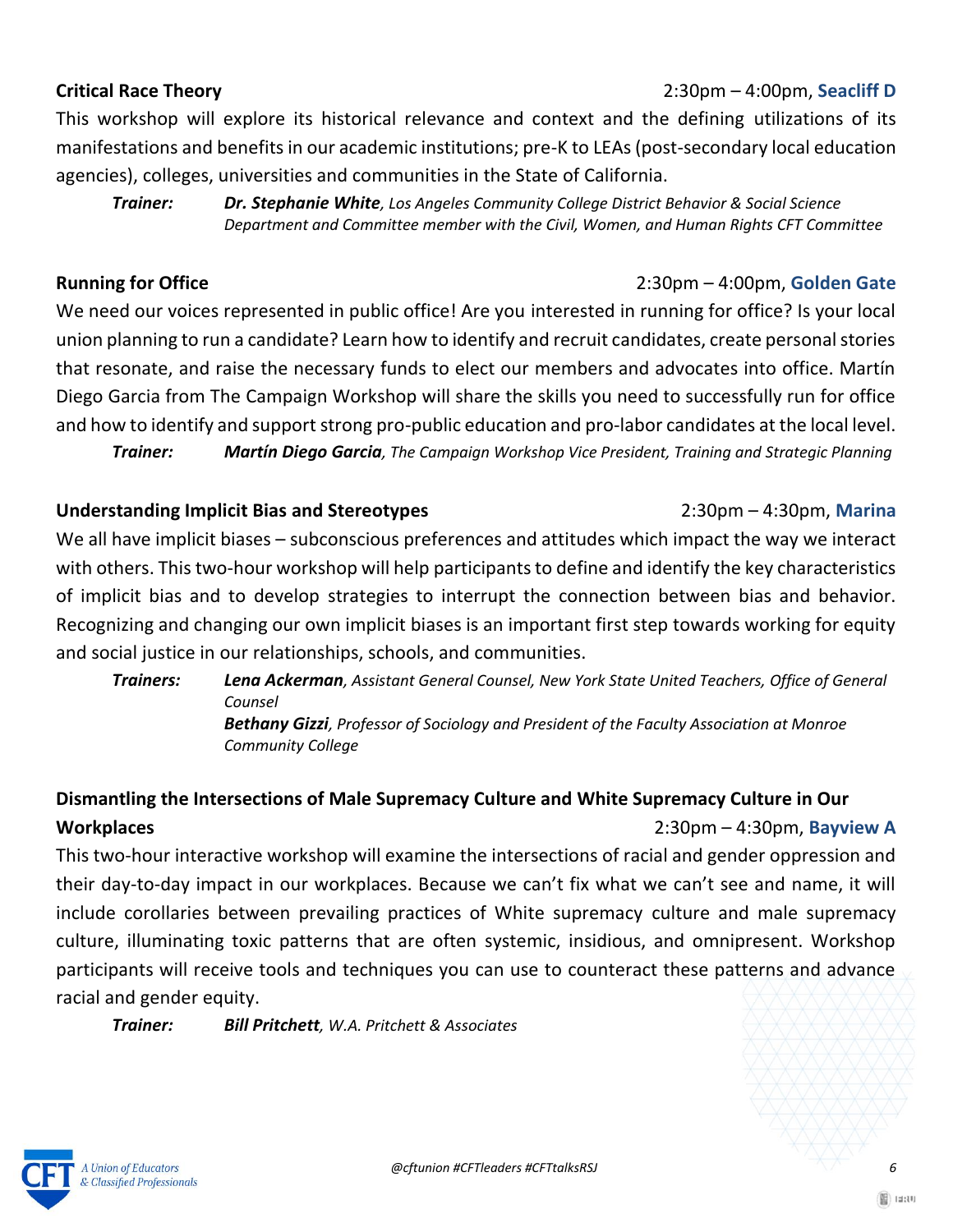### **Friday March 18, 2022**

**Recruiting and Engaging Members: One on One Conversations** 10:15am – 11:45am, **Seacliff D** Are you confused by how to talk to your coworkers about your union? Are you struggling to bring new members into your local? Have you ever wondered why existing members aren't participating in events? One-on-one organizing conversations are the backbone of every successful union. Learn how to hold intentional conversations that produce real results at the bargaining table and beyond. This workshop and practicum will prepare leaders to recruit new members to your local and activate existing members to build union power!

*Trainers: Erin Conley, CFT Organizer Laila Molina, CFT Project Organizer Kimia Yousefpour, CFT Project Organizer Grant Stover, CFT Project Organizer*

#### **COPE 101. Building your local's Political Power.** 10:15am – 11:45am, **Golden Gate**

Learn best practices to set up and run a local COPE (Committee on Political Education) program, with recommended best practices to fund candidate campaigns and ballot measure initiatives. You'll learn important tips to avoid common pitfalls and make sure your local's political program keeps everything legal. We will also discuss strategies for campaign communications and best practices for getting members involved with your local's COPE program.

*Trainer: Jessica Ulstad, CFT Political Director*

#### **Understanding Implicit Bias and Stereotypes** 10:15am – 12:15pm, **Marina**

We all have implicit biases – subconscious preferences and attitudes which impact the way we interact with others. This two-hour workshop will help participants to define and identify the key characteristics of implicit bias and to develop strategies to interrupt the connection between bias and behavior. Recognizing and changing our own implicit biases is an important first step towards working for equity and social justice in our relationships, schools, and communities.

*Trainers: Lena Ackerman, Assistant General Counsel, New York State United Teachers, Office of General Counsel Bethany Gizzi, Professor of Sociology and President of the Faculty Association at Monroe*

*Community College*

### **Dismantling the Intersections of Male Supremacy Culture and White Supremacy Culture in Our Workplaces** 10:15am – 12:15pm, **Bayview A**

This two-hour interactive workshop will examine the intersections of racial and gender oppression and their day-to-day impact in our workplaces. Because we can't fix what we can't see and name, it will include corollaries between prevailing practices of White supremacy culture and male supremacy